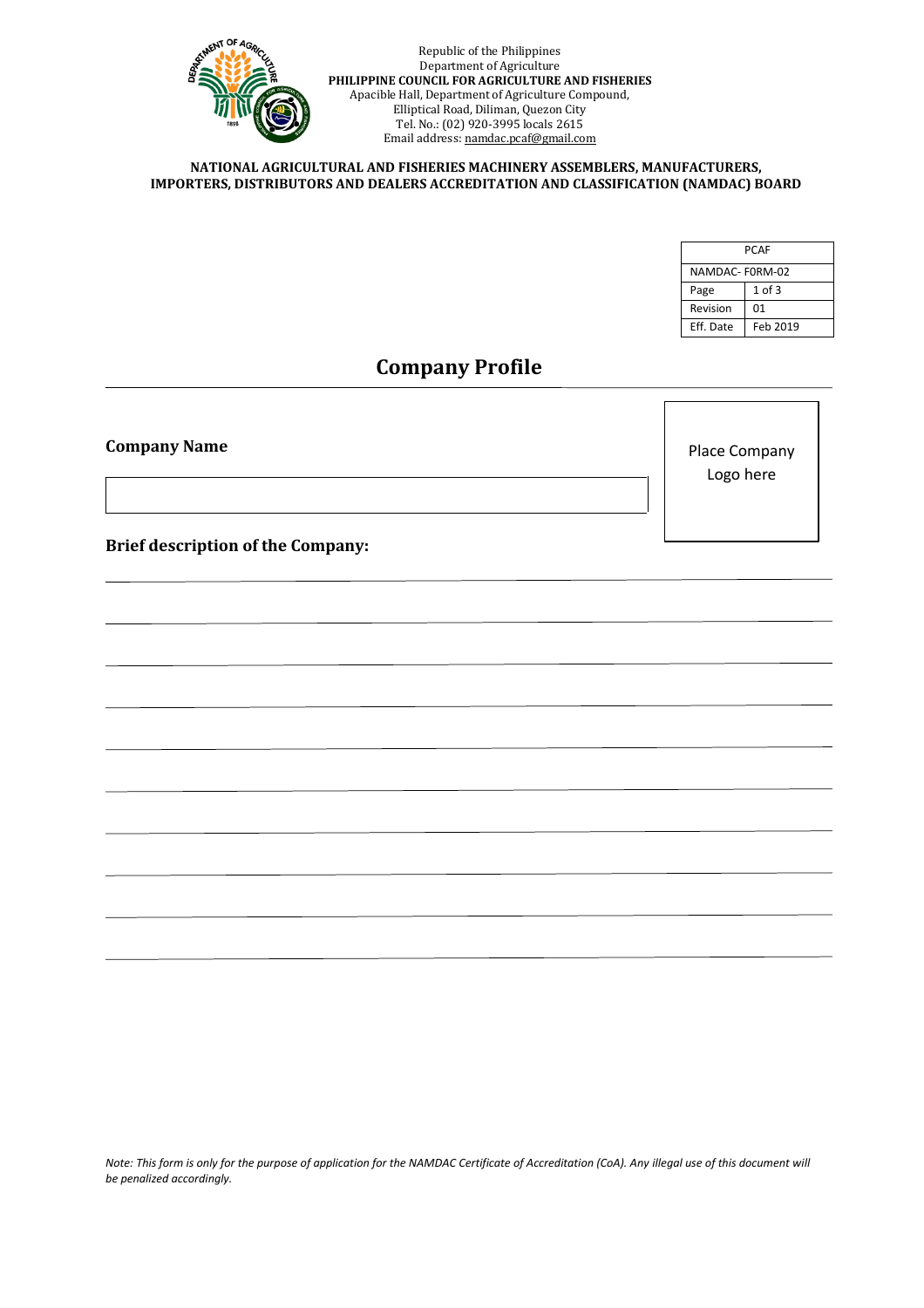

### **NATIONAL AGRICULTURAL AND FISHERIES MACHINERY ASSEMBLERS, MANUFACTURERS, IMPORTERS, DISTRIBUTORS AND DEALERS ACCREDITATION AND CLASSIFICATION (NAMDAC) BOARD**

| <b>PCAF</b>    |            |  |  |  |  |  |
|----------------|------------|--|--|--|--|--|
| NAMDAC-F0RM-02 |            |  |  |  |  |  |
| Page           | $1$ of $3$ |  |  |  |  |  |
| Revision       | 01         |  |  |  |  |  |
| Eff. Date      | Feb 2019   |  |  |  |  |  |

## **Company Owner**

| <b>Personal Data</b>                   |                |  |                 |  |                 |         |  |
|----------------------------------------|----------------|--|-----------------|--|-----------------|---------|--|
| Name:                                  |                |  |                 |  |                 | Gender: |  |
| <b>Address:</b>                        |                |  |                 |  |                 |         |  |
| Date of birth:                         |                |  |                 |  | Place of birth: |         |  |
| <b>Contact Number:</b>                 |                |  |                 |  |                 |         |  |
| <b>Highest Educational Attainment:</b> |                |  |                 |  |                 |         |  |
| <b>Employment Record</b>               |                |  |                 |  |                 |         |  |
| <b>From</b>                            | T <sub>o</sub> |  | <b>Position</b> |  |                 | Company |  |
|                                        |                |  |                 |  |                 |         |  |
|                                        |                |  |                 |  |                 |         |  |
|                                        |                |  |                 |  |                 |         |  |

# **List of Company Officers**

# **1. (Position)**

| Name:                    |    | Gender: |                 |         |                 |  |  |
|--------------------------|----|---------|-----------------|---------|-----------------|--|--|
| <b>Address:</b>          |    |         |                 |         |                 |  |  |
| Date of birth:           |    |         |                 |         | Place of birth: |  |  |
| <b>Employment Record</b> |    |         |                 |         |                 |  |  |
| <b>From</b>              | To |         | <b>Position</b> | Company |                 |  |  |
|                          |    |         |                 |         |                 |  |  |
|                          |    |         |                 |         |                 |  |  |
|                          |    |         |                 |         |                 |  |  |
|                          |    |         |                 |         |                 |  |  |

# **2. (Position)**

| Name:                    |           |                 |                 | Gender: |  |
|--------------------------|-----------|-----------------|-----------------|---------|--|
| <b>Address:</b>          |           |                 |                 |         |  |
| Date of birth:           |           |                 | Place of birth: |         |  |
| <b>Employment Record</b> |           |                 |                 |         |  |
| <b>From</b>              | <b>To</b> | <b>Position</b> |                 | Company |  |
|                          |           |                 |                 |         |  |
|                          |           |                 |                 |         |  |
|                          |           |                 |                 |         |  |

*Note: This form is only for the purpose of application for the NAMDAC Certificate of Accreditation (CoA). Any illegal use of this document will be penalized accordingly.*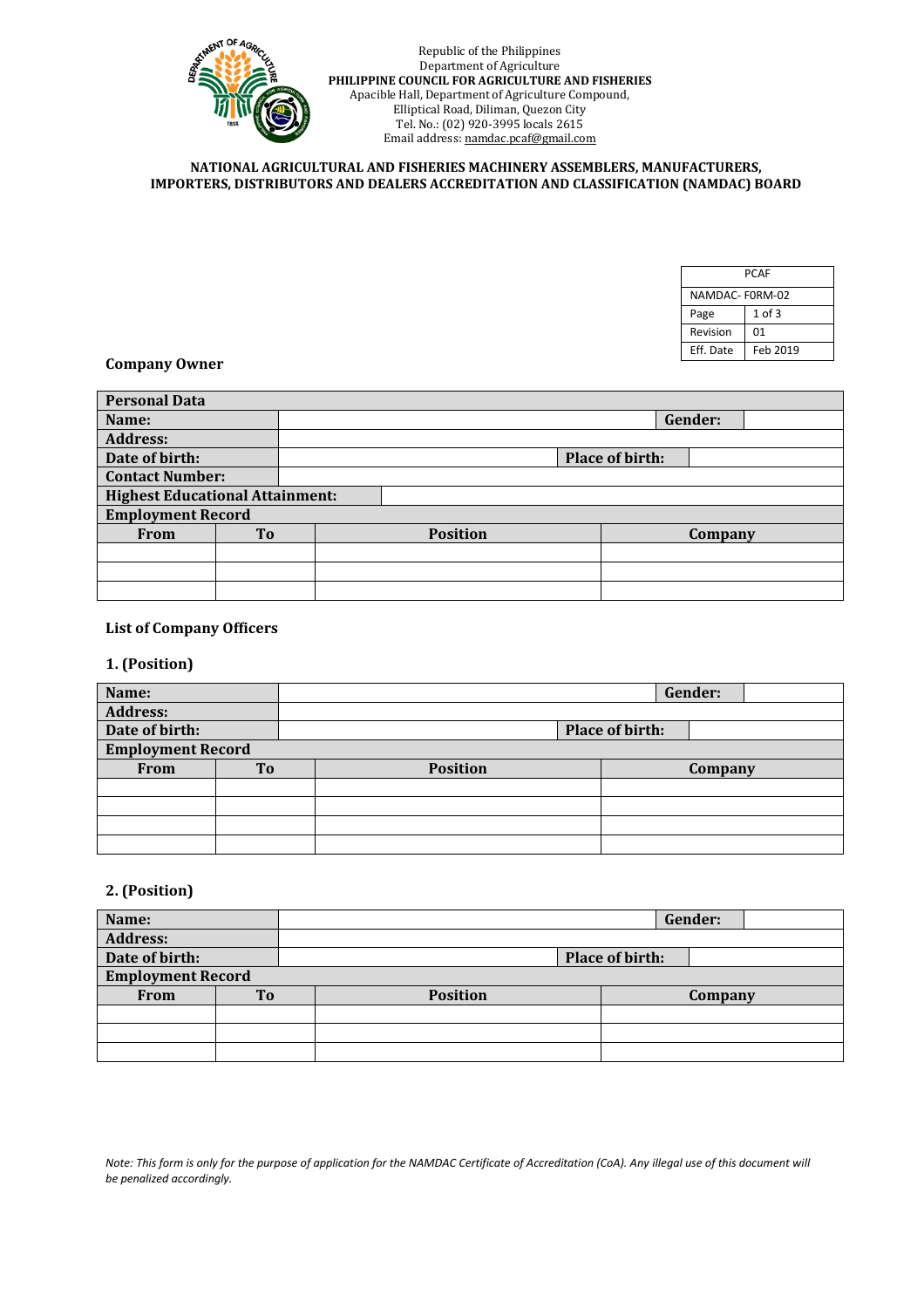

### **NATIONAL AGRICULTURAL AND FISHERIES MACHINERY ASSEMBLERS, MANUFACTURERS, IMPORTERS, DISTRIBUTORS AND DEALERS ACCREDITATION AND CLASSIFICATION (NAMDAC) BOARD**

| <b>PCAF</b>    |            |  |  |  |  |  |
|----------------|------------|--|--|--|--|--|
| NAMDAC-F0RM-02 |            |  |  |  |  |  |
| Page           | $3$ of $3$ |  |  |  |  |  |
| Revision       | 01         |  |  |  |  |  |
| Eff. Date      | Feb 2019   |  |  |  |  |  |

# **3. (Position)**

| Name:                    |     |                 |                 | Gender: |
|--------------------------|-----|-----------------|-----------------|---------|
| <b>Address:</b>          |     |                 |                 |         |
| Date of birth:           |     |                 | Place of birth: |         |
| <b>Employment Record</b> |     |                 |                 |         |
| <b>From</b>              | To. | <b>Position</b> |                 | Company |
|                          |     |                 |                 |         |
|                          |     |                 |                 |         |
|                          |     |                 |                 |         |

# **4. (Position)**

| Name:                    |           |                 |                 | Gender: |
|--------------------------|-----------|-----------------|-----------------|---------|
| <b>Address:</b>          |           |                 |                 |         |
| Date of birth:           |           |                 | Place of birth: |         |
| <b>Employment Record</b> |           |                 |                 |         |
| <b>From</b>              | <b>To</b> | <b>Position</b> |                 | Company |
|                          |           |                 |                 |         |
|                          |           |                 |                 |         |
|                          |           |                 |                 |         |

## **5. (Position)**

| Name:                    |                |                 |                 | Gender: |  |
|--------------------------|----------------|-----------------|-----------------|---------|--|
| <b>Address:</b>          |                |                 |                 |         |  |
| Date of birth:           |                |                 | Place of birth: |         |  |
| <b>Employment Record</b> |                |                 |                 |         |  |
| From                     | T <sub>0</sub> | <b>Position</b> |                 | Company |  |
|                          |                |                 |                 |         |  |
|                          |                |                 |                 |         |  |
|                          |                |                 |                 |         |  |

*(Please use additional sheet if necessary)*